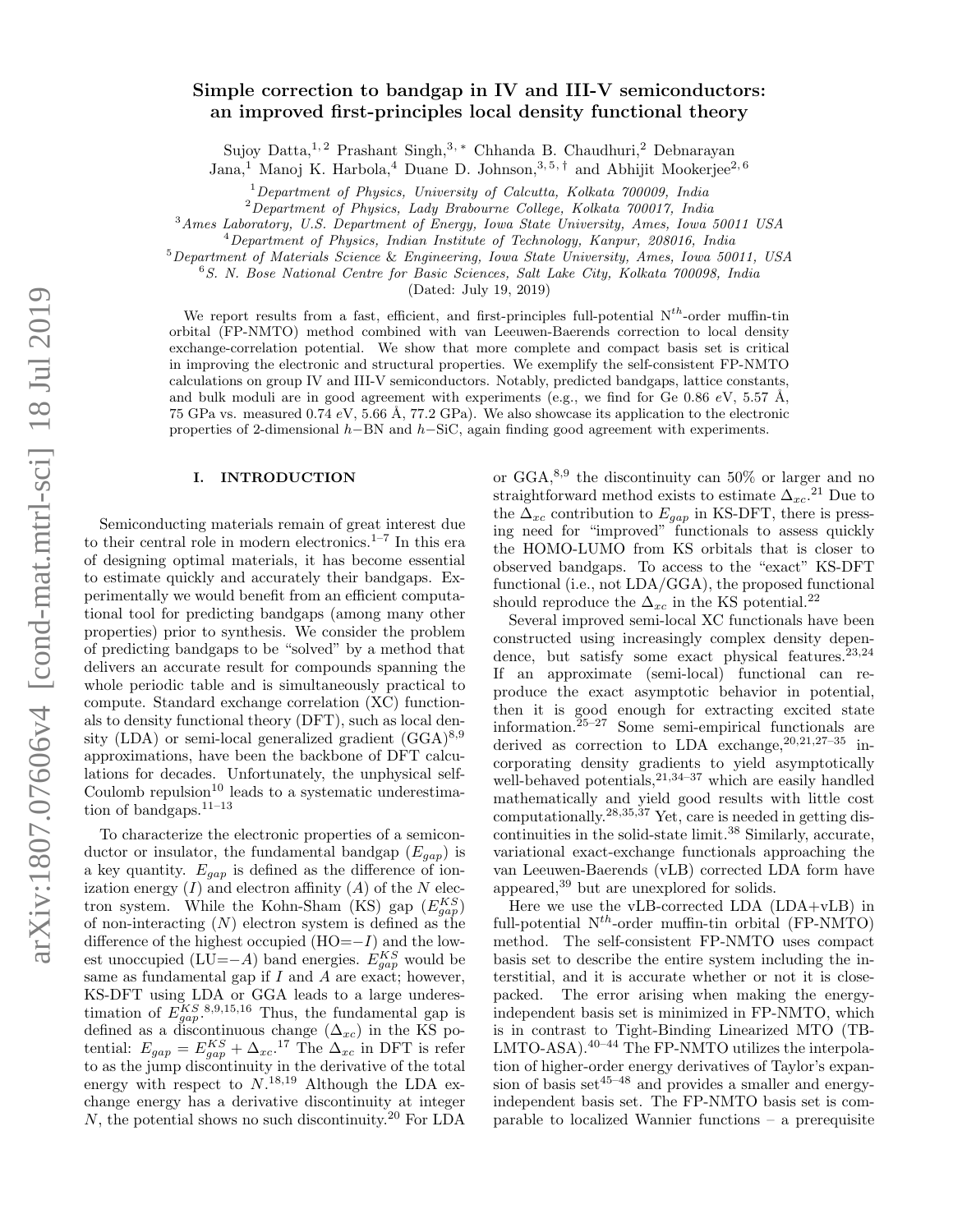for computational speed and efficiency, which we exemplify for group IV and III-V semiconductors.

#### II. COMPUTATIONAL METHOD

We apply self-consistent FP-NMTO within LDA+vLB to calculate electronic properties of group IV and III-V semiconductors, and discuss Ge and GaAs. We compare FP-NMTO bandgaps using LDA,<sup>49</sup> PBE,<sup>8</sup> and  $LDA+<sub>vLB</sub><sup>25</sup>$  with experiments and other existing theories. In FP-NMTO, we use third-order correction to the energy derivatives of wave functions  $(N = 3)$  to make the energy-independent basis set. We use  $8 \times 8 \times 8$ k-point mesh (29 irreducible points) for Brillouin zone sampling. The self-consistent potential converged to a difference of 10−<sup>6</sup> after several tens of iterations. For lattice constants, we utilized a least square fit of our data to Murnaghan's equation of state.<sup>50</sup> The FP-NMTO LDA+vLB equilibrium lattice constants are in good agreement with the experiments.51,52 All calculations are done self-consistently and non-relativistically, using Andersen mixing scheme to facilitate convergence. The tetrahedron method was used for k-space integration. (See appendix for more description of TB-LMTO-ASA.)

### III. THEORETICAL DETAILS

## Partial-wave solutions: NMTO vs LMTO

In the TB-LMTO-ASA, atomic spheres are used to describe both the variation of electronic charge and the potential. These spheres need to be space filling with minimal (optimal) overlap ( $\leq 15\%$ ). Overlap is essential for atomic bonding, whereas too large an overlap of charge may lead to its over-counting. The potential for a given atom is reasonably long ranged but the atomic charge density is more localized around the ion cores. However, NMTO has two different classes of concentric spheres: potential (MT/ASA) spheres of radius s and charge spheres (screening/hard spheres) of radius a, whereas  $a < s$ , see Fig.1(b). However, the overlap of potential spheres in NMTO can be as large as 50% so full potential approach is a pre-requisite both in atomic spheres and interstitials.

The solutions of radial KS equations [Eq. 4] for atomicpotential  $\varphi^{as}$  is continued from the core of atom towards the muffin-tin surfaces at  $r = s$ . This is matched with the solution for a flat part of potential (as in LMTO, this flat potential is taken as zero potential)  $\varphi^{int}$ , which is denoted by  $\varphi^0$ . The  $\varphi^0$  is valid up to the boundary of hard sphere surface  $(r = a)$ . We normalize at the boundary of hard sphere surface (a) such that  $\varphi^0|_a = 1$ .



FIG. 1. (Color online) Schematic of atomic spheres and potential in (a) TB-LMTO-ASA and (b) FP-NMTO.

The normalized wave-functions have superscript "a":

$$
\varphi_{R,l}^{a}(\epsilon,r) \equiv \frac{\varphi_{R,l}(\epsilon,r)}{\varphi_{R,l}^{0}(\epsilon,a_{R})}
$$

$$
\varphi_{R,l}^{0a}(\epsilon,r) \equiv \frac{\varphi_{R,l}^{0}(\epsilon,r)}{\varphi_{R,l}^{0}(\epsilon,a_{R})}
$$
(1)

The  $\varphi_{Rl}^{0a}(\epsilon, r)$  is matched with screened spherical waves  $(SSW: \psi^a)$  continuously but with a kink at a and truncated in the region  $a_R \leq r \leq s_R$ .  $\varphi_{Rl}(\epsilon, r)$  is truncated outside  $0 \leq r \leq s_R$ . The SSWs grow outwards, which are sorted in two groups depending on the values of  $(R, l, m)$ : active channels (subscript  $A \equiv RL$ ) and passive channels (subscript  $I \equiv RL$ ). The matching described above is for the active channels which are truncated inside hard spheres with kinks. The passive channels are substituted smoothly by  $\varphi^{as}$  inside hard spheres. Finally, a basis set with elements termed as Kinked Partial Waves (KPW), which are defined in all space, is formed as:

$$
\phi_{Rlm}^a(\epsilon, r_R) = [\varphi_{R,l}^a(\epsilon, r)_R - \varphi_{R,l}^0(\epsilon, r_R)] Y_{l,m}(\hat{r}_R) + \psi_{Rlm}^a(\epsilon, r_R)
$$
(2)

A linear combination  $\sum_{RL\in A} \phi_{Rlm}^a(\epsilon_i, r_R) c_{Rlm,i}^a$  of KPWs is a solution of KS equation but not the individual KPWs. A kink cancellation condition (similar to the KKR Green's function zero-determinant condition) for solution can be achieved such that a kink in any hard sphere is cancelled by the sum of kinks from tails of KPWs from neighboring sites.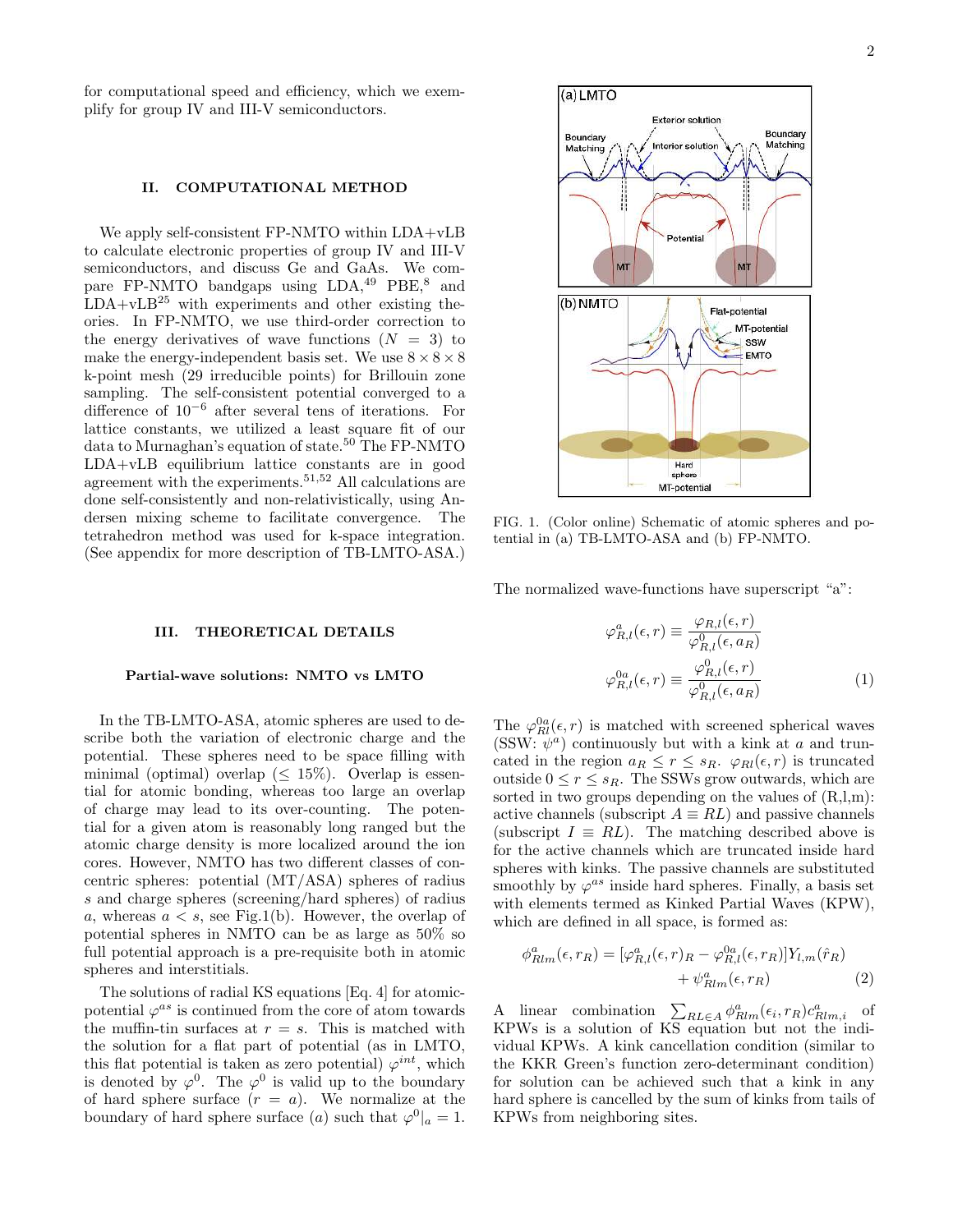This basis set spanned by the KPWs is explicitly energy dependent. Energy-dependent basis set slows down the calculation, which was the problem in exact MTO (EMTO) formalism. In LMTO, energy dependence is removed by a self-consistent choice of energy  $\epsilon_{\nu}$  about which a Tailor series expansion of basis functions are performed. The series is truncated after first-order term leading to an error  $\propto (\epsilon - \epsilon_{\nu})^2$  in the solution of KS equation. The energy-independent set of basis functions, the so-called NMTO are the superposition of KPWs at a mesh of energies (calculated self-consistently) using Newton's interpolation method such that:

$$
|\chi^{0...N}\rangle = \sum_{n=0}^{N} |\phi(\epsilon_n)\rangle L_n^{0...N}
$$
  
=  $|\phi[0]\rangle + |\phi[01]\rangle (E^{(0...N)} - \epsilon_0) + ... +$   
 $|\phi[0...N]\rangle (E^{(N-1,N)} - \epsilon_{N-1})(E^{(0...N)} - \epsilon_0)$ 

where  $\phi[0] \equiv \phi(\epsilon_0); \phi[01] \equiv \frac{\phi(\epsilon_0) - \phi(\epsilon_1)}{\epsilon_0 - \epsilon_1}$  $\frac{0.0-\varphi(\epsilon_1)}{\epsilon_0-\epsilon_1}$  are the terms in divided difference table. The error in the solution of KS equation becomes

$$
\psi(\mathbf{r}) - \psi(\epsilon, \mathbf{r}) \propto (\epsilon - \epsilon_0)(\epsilon - \epsilon_1)...(\epsilon - \epsilon_n). \tag{3}
$$

# van Leeuwen-Baerends Correction to Exchange

From the Hohenberg-Kohn theorem, the Schrödinger's equation for many-body system reduces to the KS equation for a system of non-interacting electrons moving in an effective potential due to all other electrons and ions:

$$
\mathbf{T}[\rho(\mathbf{r})] + \mathbf{V}[(\mathbf{r})] \Psi(\mathbf{r}) = \mathcal{E} \Psi(\mathbf{r}). \tag{4}
$$

The total energy-functional having the contribution of this effective potentials is given by

$$
\mathbf{E} = -\sum_{\lambda \in occ} \frac{1}{2} \int d\mathbf{r} \ \Psi_{\lambda}{}^{*}(\mathbf{r}) \nabla^{2} \Psi_{\lambda}(\mathbf{r}) + \int d\mathbf{r} \rho(\mathbf{r}) V_{ie}(\mathbf{r})
$$

$$
+ \frac{1}{2} \iint d\mathbf{r} d\mathbf{r}' \frac{\rho(\mathbf{r}) \rho(\mathbf{r}')}{|\mathbf{r} - \mathbf{r}'|} + E_{xc}[\rho(\mathbf{r})]
$$
(5)

where  $1^{st}$  term is kinetic energy. The  $2^{nd}$ ,  $3^{rd}$ , and  $4^{th}$  terms involve the external ion-electron [ie], the Hartree, and exchange-correlation [XC] contributions, respectively, which combine to provide the self-consistently determined effective potential,  $V_{eff}({\bf r})$ , written as

$$
V_{\text{eff}}(\mathbf{r}) = V_H[\rho(\mathbf{r})] + V_{ie}[\rho(\mathbf{r})] + V_{xc}[\rho(\mathbf{r})]. \quad (6)
$$

Generally,  $V_{xc}[\rho(\mathbf{r})]$  is given by the variation of the  $E_{xc}[\rho(\mathbf{r})]$  with respect to density  $\rho(\mathbf{r})$ . The LDA, first introduced by Slater, is based on homogeneous electron gas.<sup>53</sup> It simplifies the non-local exchange energy in terms of the local  $\rho^{1/3}$  potential,<sup>54</sup> as  $E_{xc}^{LDA}$ in terms of the local  $\rho^{1/3}$  potential,<sup>54</sup> as  $E_{xc}^{LDA} \simeq$ <br> $\int \rho(\mathbf{r}) \varepsilon_{xc} [\rho(\mathbf{r})] d\mathbf{r}$ . In semi-local form, it is simplified as  $E_{xc}^{semi} \simeq \int \rho(\mathbf{r}) \varepsilon_{xc} [\rho(\mathbf{r}); \nabla^{(n)} \rho(\mathbf{r})] d\mathbf{r}$  in terms of local XC energy density. While calculations using DFT potentials from LDA/GGA are the most successful and widespread in the last three decades, most of these calculations have resulted in significant underestimation of the bandgaps of semiconductors and insulators.

Many well-established DFT approximations fail to reproduce the observed energy gaps of semiconducting material due to wrong asymptotic behavior at  $r \rightarrow 0$  and  $r \rightarrow \infty$  limits.<sup>35</sup> The LDA potential decays exponentially similar to density for finite systems, however, the potential should decay as  $-1/r$ , i.e., Coulomb like.<sup>55</sup> Becke proposed a nonlocal correction to the energy-functional and then found the exchange potential, $27$  which gave a correct asymptotic form of exchange-energy density but failed to reproduce the exact behavior for the potential. Perdew and Wang developed GGA functionals.9,56 Later, van Leeuwen and Baerends provides a similar type of correction to LDA exchange, significantly improving the eigenvalues for the highest-occupied orbitals of atoms. $25,57-59$ 

In short, the vLB-corrected LDA potential can be written as

$$
v_{xc}(\mathbf{r}) = [v_x^{LDA}(\mathbf{r}) + v_x^{vLB}(\mathbf{r})] + v_c^{LDA}(\mathbf{r}), \qquad (7)
$$

where, using  $z = \frac{|\nabla \rho(\mathbf{r})|}{e^{4/3}(\mathbf{r})}$  $\frac{\Gamma V \rho(\mathbf{r})}{\rho^{4/3}(\mathbf{r})}$  and  $\beta = 0.05$ ,

$$
v_x^{LB}(\mathbf{r}) = -\beta \rho^{1/3}(\mathbf{r}) \frac{z^2}{1 + 3\beta \ z \sinh^{-1}(z)} \tag{8}
$$

This method of gradient correction to the XC-functional is more built into the theory and thus less artificial than self-interaction-corrected (SIC) approaches.<sup>35,37</sup>

Singh, et al.35,37 implemented and discussed results for LDA+vLB within LMTO-ASA, in particular, the importance of the vLB-matching condition in the interstitial (the "asymptotic" value within a solid). That is, different electronic-structure (e.g., site-centered basis vs. planewave basis) methods have different reference zeroes for the potentials, i.e.,  $v<sub>o</sub>$ . Notably, here, any site-centered method can choose its potential zero inside the crystal, typically in the interstitial to define the stationary wave. As such, we set the LDA+vLB potential to  $v<sub>o</sub>$  and enforce its "asymptotic"  $(-1/r)$  behavior in the interstitial. Hence, all potentials (i.e., Eq. 6) used to solve the KS equations and eigenvalues (dispersion) are defined relative to  $v<sub>o</sub>$ . And, notably, we only require differences of I and A in reference to  $v<sub>o</sub>$ , which cancels out. For approximate densities/potentials, a variational form of  $v<sub>o</sub>$  is useful, as it approaches (to second-order in density error) the KS kinetic energy (dispersion) of exact full-potential results.<sup>62</sup> As noted in Ref. 35, and as discussed in our Results Section, changing the reference to atomic zero, say, to compare to plane-wave results, one requires the work (dielectric) function  $W \propto \epsilon$ . Hence, an advantage of the site-centered basis is that it avoids the calculation of  $\epsilon$ for some quantities like bandgap, but recovers the same result. In any case, LDA+vLB can be implemented using, e.g., LibXC software $61$ , if the asymptotic behavior of  $V_{\text{eff}}(\mathbf{r} \to s)$  is set judiciously in the interstitial of the solid.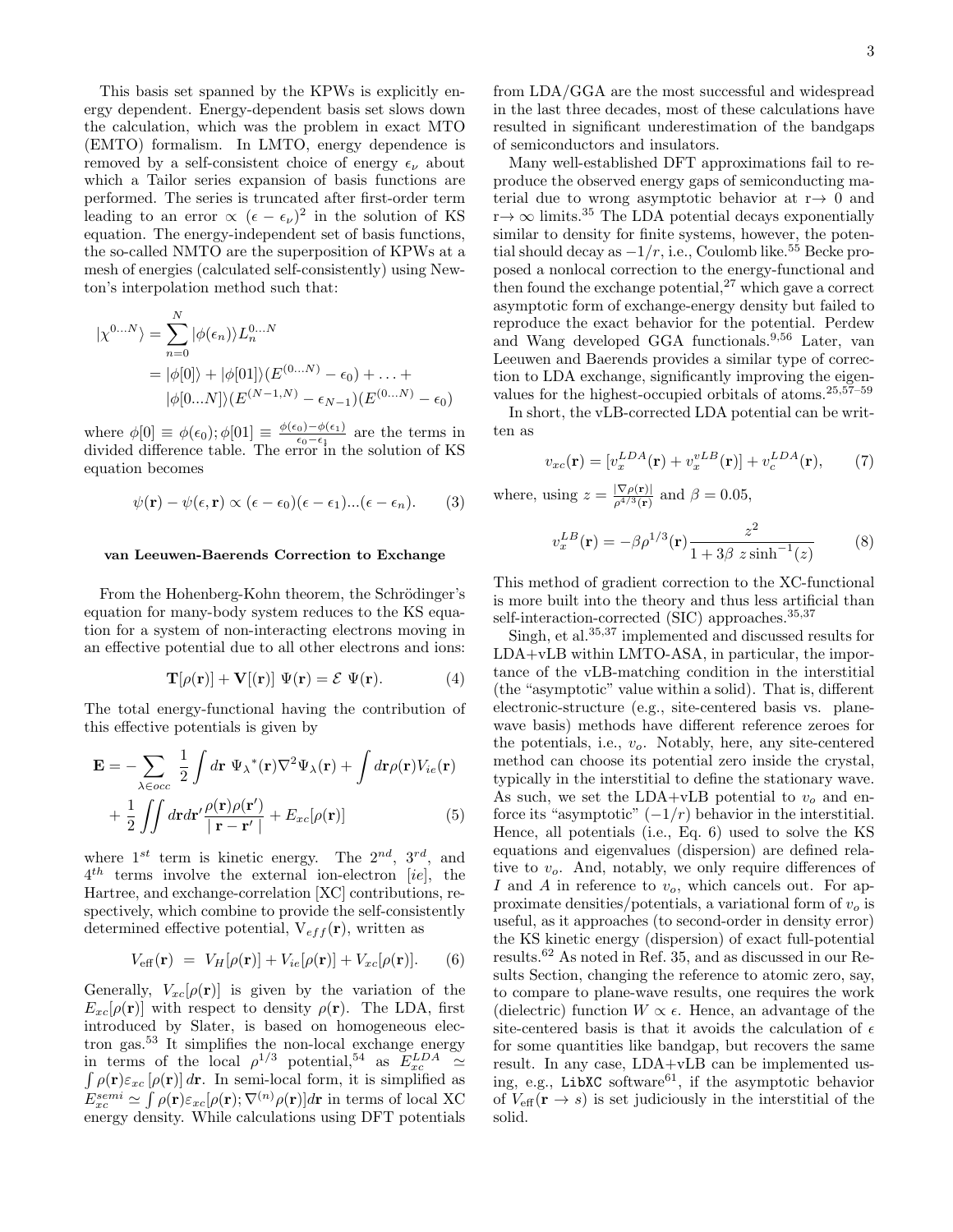

FIG. 2. (Color online) vLB-exchange  $v_x^{LB}(\mathbf{r})$  in FP-NMTO for Si and Ge showing good agreement with exact-exchange. $64$ 

#### Potential-Shape Effects

The search for a fast, semilocal, multiplicative XCpotential (which is more universally accurate than those presented before) is certainly not an easy task. However, it may be helpful to understand what is going on in terms of the shape of the potentials considered in this work. The vLB correction is motivated by Becke,  $63$  which also leads to correct  $-1/r$  behavior in the outer regions of finite systems. The potential has been employed in the past to study the effect of the correct asymptotic behavior of the potential on response properties of atoms.<sup>25</sup> This shows that an improved XC potential that is particularly accurate in the outer regions of the AS gives significantly improved results over the LDA.

The correctness of the eigenvalue of the highest occupied state, the appropriate asymptotic behavior and integer discontinuity of the exchange-correlation potential are all inter-related, which helps to estimate the accurate bandgaps in DFT methods. It is well known that Harbola-Sahani exchange-only functional gives accurate upper most eigenvalues and correct asymptotic behavior for the finite systems too.21,35,65 Similar to the inbuilt derivative discontinuity of exact-exchange $64$ and Harbola-Sahani exchange-only potential,<sup>21</sup> the  $vLB$ also shows similar discontinuities at the "shell-steps" in potential (Fig 2). Thus, it is not a coincidence that for a large number of systems the exact-exchange, selfinteraction correction, and Harbola-Sahni exchange-only potential give significantly improved bandgaps compared to semi-local functionals.21,64 For Ge and Si, we plot (Fig. 2) the potential in the atomic sphere. The result provides some guidance when choosing (within the KS method) an exchange-correlation potential that is adequate for the problem at hand, e.g., bandgap calculation in our case. Trends in the results could be understood by comparing the shape of the potentials.

The discontinuous shift in the exchange potential turns out to be closely related to the "step structure" of the

exchange potential of atoms, also shown by van Leeuwen-Baerends in the proposed model potential.<sup>25</sup> Such a step is present regardless of how small the occupancy of a shell is, as long as it is greater than zero. Hence, in the fractionally-filled orbital case, the orbitals are filled with a successively increasing fractional particle number and a new step is created at the exact point when a new shell is opened. If a boundary condition  $v_X \to 0$  as  $r \to \infty$ is enforced for the potential, it shifts the whole potential discontinuously. Krieger, Li, and Iafrate<sup>66</sup> observed that with just a tiny fraction of occupancy in a new shell, the exchange potential is shifted discontinuously, where an exact-exchange potential (e.g., van Leeuwen-Baerends) shows the required potential discontinuity.<sup>66–68</sup> Similar considerations also apply for the time-dependent extension of DFT.<sup>69,70</sup>

# IV. RESULTS AND DISCUSSION

We demonstrate that improving the LDA for its behavior in the outer regions of the atomic sphere and basis set indeed leads to significant improvement in bandgap. We exemplify this by calculating bandgaps of Si, Ge, GaP, GaSb, GaAS, InAs, InSb and InP and compared them with existing theory and experiments. For better understanding, we discuss Ge and GaAs results in detail.

Bulk Germanium: In Fig. 3, we plot the band structure and total density of states (DOS) for Ge. Ge crystallizes in the diamond  $(Fd\bar{3}m)$  structure.<sup>71</sup> Two equivalent Ge's are placed at  $(0, 0, 0)$  and  $(1/4, 1/4, 1/4)$  in a cubic cell with empty spheres (ES) at  $(-1/4, -1/4, -1/4)$  and  $(1/2, 1/2, 1/2)$ . Both TB-LMTO-ASA and FP-NMTO use average Wigner-Seitz radius  $1.387 \text{ Å}$  for Ge. For  $FP\text{-}NMTO$ , the hard sphere radius is 0.971 Å. The FP-NMTO-LDA gives a direct bandgap of 0.19 eV at Γ, which shows small improvement over LMTO+LDA of 0.10 eV. With the interstitial region treated in the same way, use of the improved FP-NMTO basis set gets better values. However, if we switch to FP-NMTO-PBE, the bandgap is improved to 0.33 eV, but the nature of bandgap remains direct, and more than 50% underestimated with respect to the experiments (0.74 eV). In contrast, the FP-NMTO using LDA+vLB increases the bandgap to 0.86 eV. The key point is that the correct nature of bandgap, which is indirect along  $\Gamma \to L$ , now matches experiment. The valence bands remain almost same, whereas the conduction bands shift away from  $E_F$ .

For Ge in LDA and GGA, see Fig. 3, shows no key difference in band structure. The spaghetti of bands originated from the Ge-4s level were seen between  $-13$  eV and −8.7 eV. The Ge-4p levels with a contribution of the Ge-4s level toward the less binding energies are found at the region closer to the Fermi energy  $(E_F)$ . These bands extend from −8.7 eV up to 0 eV. The conduction band mainly results from Ge-4p with minor contributions of Ge-4s atomic orbitals toward the least excited states of Ge-4d from approximately 6.30 eV and up. Some degree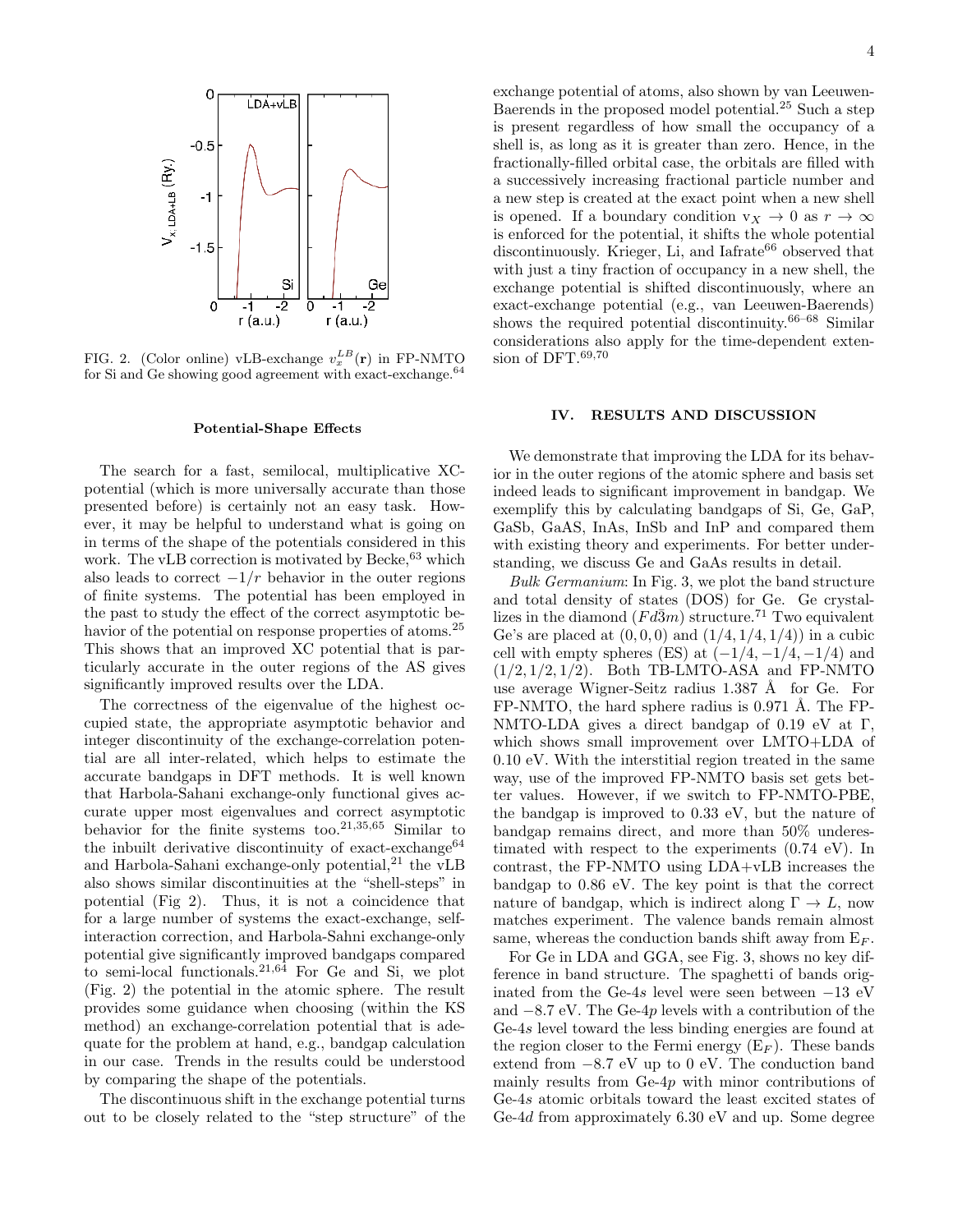of degeneracy is also observed depending on which direction of the BZ is traversed: in the  $L \to \Gamma$ , and  $\Gamma \to X$ direction. These degenerate bands belong to Ge and filled with Ge- $p$  electrons. The  $\Gamma$  point has three degenerate bands; and the X point at the edge of the BZ shows two values of energies with a twofold degeneracy.

Our results show that the fundamental gap of Ge is an indirect one with the maximum of the valence band occurring at  $\Gamma$  and the minimum of the conduction band at the L point.<sup>2</sup> The calculated indirect gap at equilibrium lattice constant is 0.86 eV (versus 0.74 eV in experiments). The calculated direct gap at the Γ point is  $\sim$ 2.0 eV. The LDA and GGA lead to the similar direct gaps of 0.19 eV and 0.33 eV, respectively. The LDA+vLB structural properties and bandgaps are in better agreement with experiments. This also shows improvement over beyond-DFT approaches.5,6,72,73

As the vLB potential was not derived as a functional derivative, the corresponding energy functional is not yet known, as is so with other functionals. However, the exchange energy can be evaluated by applying the virial theorem based Levy-Perdew sum rule, and with this the prescription for performing DFT calculations for structural minimization for a vLB potential is complete.<sup>74,75</sup>

The FP-NMTO calculated DOS, compared in Fig. 3



FIG. 3. (Color online) For Ge, (top) Self-consistent FP-NMTO band structure  $(L-\Gamma-X)$  and density of states is shown from LDA, PBE, and LDA+vLB. (bottom) FP-NMTO XC potential (z-axis is range) for (a) LDA and (c) LDA+vLB in [100]-plane. Potential iso-surface plots (−0.45eV/C) using (b) LDA and (d) LDA+vLB: XC potential is less local for LDA+vLB, which improves band energies and gap.

(right-panel), for vLB-corrected shows differences both in the energy positions and in the valence bandwidths with respect to LDA and PBE. We can see a weak shoulder at  $-0.60$  eV followed by relatively broader peaks at  $-1.35$ , −2.25, and −2.9 eV and a sharper peak at −4.7 eV. In the conduction bands, a small shoulder can be found at 0.9 eV followed by a peak at 2.50 eV, with other peaks at 3.2, 4.0, and 4.8 eV. These DOS peak positions are in closer agreement with experiments.<sup>2,76–79</sup> Although Ge is known to be an sp material, a correct treatment of 3d states is critical for accurate results. We found that major contribution of Ge-3d states goes to conduction bands with smaller contribution to valence states. We consider Ge-1s2s2p into the core,<sup>72,80</sup> which leads to a better description of the band energies. Clearly, improving the basis set by including Ge-3d states into valence achieves better energy description and (indirect) gap of Ge.

To further elaborate why vLB-corrected LDA in FP-NMTO produces better result, we plot XC-potential surface for LDA and LDA+vLB of Ge [100] plane in bottom panel of Fig 3. The z−axis represents the strength of XCpotential in the range  $\{0, -3\}$ . As the nature of interstitial region can not be understood for the full range of XCpotential, we show a truncated plot. At atomic sites, the XC-potential forms deep wells, and falls exponentially to 0 in LDA (Fig.3(a)). However, the  $LDA+<sub>vLB</sub>$  shows much slower fall than LDA  $(Fig.3(c))$ . The curvature of the XC-potential surface also improves accordingly. The plots are done at isosurface values of  $-0.45 \, \text{eV/C}$  for both LDA and  $LDA+<sub>v</sub>LB$  in Fig.3(b),(d). This shows that the XC-potential for Ge in LDA is much more localized at the atoms, but LDA+vLB is more spread over the cell.

Bulk Gallium-arsenide: GaAs crystallizes in the zinc-



FIG. 4. (Color online) For GaAs, FP-NMTO (a) band structure along L−Γ−X (left-panel) and density of states (rightpanel) with LDA, PBE and LDA+vLB. The FP-NMTO-vLB bandgap (1.43 eV) shows agreement with experiment (1.52  $eV$ ).<sup>81</sup> We also show the XC-potential surfaces corresponding to (b) LDA and (c) LDA+vLB in [100] plane.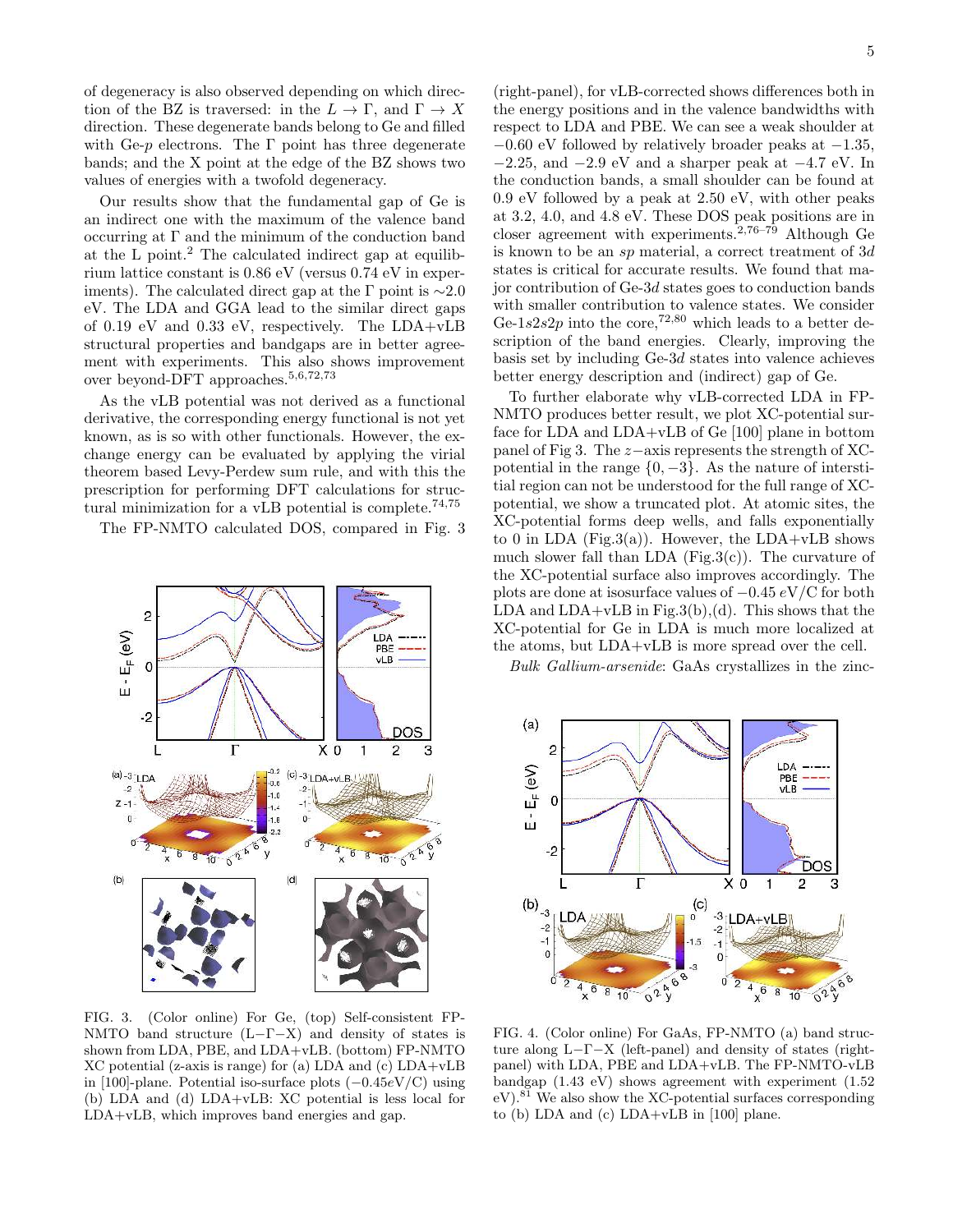| ٠<br>× |
|--------|

|                                  | System                   | Si      | Ge                  | GaP             | GaSb                     | GaAs | InAs                                    | InSb | InP     |
|----------------------------------|--------------------------|---------|---------------------|-----------------|--------------------------|------|-----------------------------------------|------|---------|
|                                  | $a(\AA)$ $(\rightarrow)$ | 5.50    | 5.57                | 5.45            | 6.00                     | 5.65 | 6.04                                    | 6.48 | 5.85    |
| $XC(\downarrow)$                 |                          |         |                     | Band Gap $(eV)$ |                          |      |                                         |      |         |
| LDA (LMTO)                       |                          | 0.49(1) | 0.10                | 1.67            | 0.52                     | 0.08 | 0.01                                    | 0.06 | $0.6\,$ |
| vLB (LMTO)                       |                          | 1.21(I) | 0.06                | 1.46            | 0.05                     | 0.04 | 0.01                                    | 0.01 | $0.5\,$ |
| LDA (NMTO)                       |                          | 0.79(1) | 0.19(D)             | 1.53            | 0.25                     | 0.33 | 0.01                                    | 0.00 | 0.5     |
| PBE (NMTO)                       |                          | 0.85(1) | 0.33(D)             | 1.68            | 0.51                     | 0.54 | 0.04                                    | 0.02 | 0.90    |
| vLB (NMTO)                       |                          | 1.25(I) | 0.86(1)             | 1.87            | 0.94                     | 1.43 | 0.39                                    | 0.79 | 1.18    |
| Experiment                       |                          | 1.17(I) | 0.74(I)             | 2.32            | 0.81                     | 1.52 | 0.43                                    | 0.23 | 1.42    |
| $mBJ^{28-32}$                    |                          | 1.15    | 0.83                | 2.25            | 0.95                     |      | 1.53-1.64 0.42-0.67 0.25-0.47 1.42-1.62 |      |         |
| $\mathrm{L}\mathrm{B}94^{29}$    |                          | 0.25    | 0.00                | 0.61            | 0.00                     | 0.00 | 0.00                                    | 0.00 | 0.00    |
| $\mathrm{GW}^{72,82\text{--}84}$ |                          |         | 1.29-1.31 0.65-0.71 | 2.80            | 0.62                     | 1.58 | 0.31                                    | 0.08 | 1.44    |
| $\rm HGH^{85}$                   |                          |         |                     | 2.44            | 0.55                     | 1.01 | 0.19                                    | 0.21 | 1.23    |
| $\mathrm{GDFT}^{86}$             |                          | 1.17    | 0.49                | 2.47            | 0.93                     | 1.72 | 1.40                                    | 0.99 | 2.55    |
| $\mathrm{HSE}^{87,88}$           |                          | 1.28    | 0.00                | 2.47            | 0.72                     | 1.21 | 0.39                                    | 0.29 | 1.64    |
| $TPSS^{89}$                      |                          | 0.82    | 0.56                | 1.98            | 0.08                     | 0.52 | 0.00                                    | 0.00 | 0.90    |
| $\rm HISS^{90}$                  |                          | 1.22    | 0.54                | 2.67            | 1.31                     | 1.86 | 0.93                                    | 0.80 | 2.23    |
| $\mathbf{EXX}^{91}$              |                          | 1.50    | 1.01                |                 | $\overline{\phantom{m}}$ | 1.82 |                                         |      |         |

TABLE I. FP-NMTO bandgaps for group IV and III-V materials (in eV) from LDA, PBE and LDA+vLB compared with other theories and experiments. For LMTO-vLB see ref.[ 35]. I=indirect-bandgap; D=direct-bandgap.

blende  $(F\bar{4}3m)$  structure,<sup>81</sup> where Ga and As-atoms occupy  $(0, 0, 0)$  and  $(1/4, 1/4, 1/4)$  sites, respectively. The ES are placed to maintain the curvature of potential. We plot FP-NMTO calculated band structure and DOS in Fig. 4(a).The bandgap from LDA, PBE and LDA+vLB comes out to be 0.33 eV, 0.54 eV, and 1.43 eV, respectively. The FP-LMTO+vLB calculated bandgap of 1.43 eV shows good agreement with experimentally observed bandgap of  $1.52 \text{ eV}$ .<sup>81</sup> Clearly, LDA and PBE hugely underestimate the bandgap compared to LDA+vLB. Moreover, the direct (D) nature of the bandgap is also well reproduced. The band structure and DOS in Fig. 4does not show any constant shift, which rules out any scissor operator behavior of LDA+vLB. The band structure shows larger improvement in energy levels at  $\Gamma$  than at X or L points. We see no change in shape of DOS except at the conduction bands near  $E_F$  and valence bands at  $-2.25$  eV. In Fig. 4 (b),(c), the potential-energy surface for GaAs is shown along [100], where overlap between the potential spheres are determined self consistently. The z−axis shows the strength of XC potential. For clarity, we show a truncated XC-potential surface in the range  ${0,-3}$  along z−axis. We can see that at atomic sites, the XC potential forms deep well like structure, and falls exponentially to 0, which is similar to Ge. The light yellow zone in Fig. 4(c), shows smaller interstitial contribution. This is only possible if we have smaller number of interstitial electrons than LDA (darker spots), which consequently helps correcting the energy levels in conduction band.

We summarize the bandgaps of IV and III-V semiconductors in Table I. The results show that improving the basis set (localized, compact and complete) in conjunction with LDA+vLB yields significantly better results, especially in comparison to modified Becke-Johnson (mBJ), GW, and hybrid functionals. So, a better localized basis with no approximations (Linear vs  $N^{th}$ -order MTO) is important, but the improve description of exchange and it asymptotic behavior is equally necessary (LDA vs LDA+vLB).

Comparing the various results in Table I, it is evident that the improvement in basis set affects significantly the results – for example, compare Si, Ge, and GaSb between LDA and LDA+vLB and LMTO-ASA vs FP-NMTO. (Keep in mind that LMTO-ASA has always used ES to improve the spherical basis for semiconductor materials, which is why it does alright.) In all cases, the improved basis set is critical; although, when combined with vLB correction in the interstitial, the results approach those of optimized mBJ, as well as GW and hybrid functionals. For example, vLB does not improve the gap for Ge within LMTO-ASA but the FP-NMTO basis set dramatically improves the gap with LDA+vLB, and gets correctly an indirect gap .

For completeness, we note that we find a large different between results from LDA+vLB (present calculation) and related LB94 (Ref. 29), which used a linearaugmented plane-wave code (Wien2K) with local atomic orbitals. As similar results are found from vLB and mBJ (which also uses Wien2K), we believe that this difference arises from the implementation of vLB asymptotic conditions<sup>35</sup> and our different basis sets, as discussed in section III and section IV B regarding plane-wave results.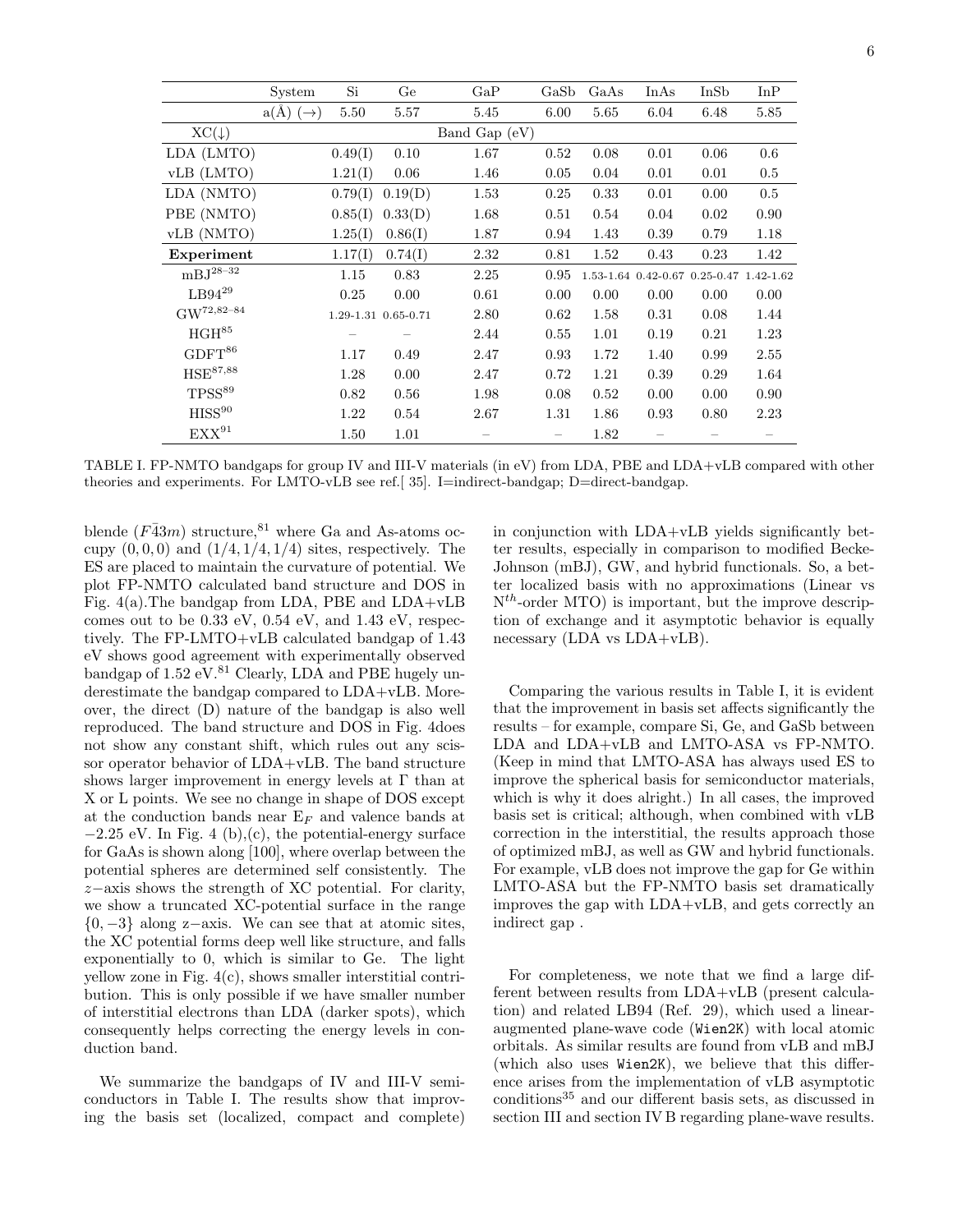# A. Application to 2D materials: h−BN and h−SiC

The 2D materials, like of graphene and hexagonal boron nitride (h−BN), have drawn tremendous attention in terms of both fundamental physics and possible applications in energy-generation devices.92,93 Single layers of graphene and h-BN have been fabricated and found to be stable at room temperature.  $94-96$  Here, we exemplify the efficacy of our approach by discussing the electronic structure of 2D  $h$ –BN and SiC.<sup>97–99</sup>

2D  $h$ –BN is a group III-IV binary compound displaying interesting chemical and electronic structure properties that leads to wide range of technological applications, such as protective coating, deep ultraviolet emitter, and transparent membrane.<sup>103,104</sup> 2D  $h$ −BN has similar honeycomb atomic structure as graphene with a lattice mismatch of  $2\%,^{105,106}$  where each primitive cell contains a B and N atom and share total of eight electrons. Each B (N) atom forms  $sp^2$  hybridized state with N (B), where each state forms three in-plane  $\sigma$  (6-electrons) and an out-of-plane  $\pi$  (2-electrons) bond. The NMTOvLB energy minimized lattice constant of  $2.508 \text{ Å}$  is in good agreement with that measured  $(2.504 \text{ Å})$ .<sup>107</sup> Unlike graphene,<sup>93</sup> h–BN is a wide bandgap insulator.<sup>100</sup> The calculated bandgap of ∼4.5 eV, in Fig. 5(b), falls within the experimentally observed bandgap range of 3.6−6 eV.<sup>100</sup> The nature of bandgap can not be clearly stated as the band-energies of the lowest-occupied bands at K and M are the same, i.e., a flat band along (K-M).

Similarly, 2D  $h$ –SiC is a group IV binary compound that can be viewed as graphene (2D C) or silicene (2D Si) doped with 'Si' or 'C', respectively. The honeycomb lattice of randomly but homogeneously distributed Si atoms in symmetric, semi-metallic graphene opens up a large gap. Because of its wide bandgap, h−SiC band structure has been in active study for optoelectronic applications.<sup>36</sup> Unlike the polymorphs of carbon,  $h-SiC$  is a polar material. In spite of the fact that both constituents of SiC are Group IV elements, charge is transferred from Si to C due its to higher electronegativity.

The NMTO-vLB energy minimized lattice constant of  $2.62 \text{ Å}$  is in good agreement with the measured a=2.6 $\pm$ 0.2 Å.<sup>101,102</sup> The bandgap of 3.90 eV (indirect along K to M in Fig.  $5(c)$  is overestimated compared to experiment  $(2.96 \text{ eV})$ ,<sup>101</sup> a trend is observed in most other theories.<sup>102</sup> We also found good agreement in structural properties with experiments, while other theoretical results show significant differences, which yield a gap to be as high as 4.42 eV due to strong excitonic effects included at the  $G_0W_0$  level of theory.<sup>108</sup>

# B. Comparing vLB-corrected Results

To avoid confusion when comparing results between different (e.g., site-centered basis vs. plane-wave basis) methods and various implementation of modified semilocal functionals (like vLB) or optimized, screened-range-



FIG. 5. (Color online) For 2D  $h$ –BN and  $h$ –SiC, (a) (001) and (101) view of crystal structure, and FP-NMTO bands in LDA+vLB plotted in Brillouin zone along high-symmetry lines: (b) and (c). Bandgap for  $h$ −BN ( $\sim$ 4.5 eV) is in good agreement with observed range  $(3.6 - 6 \text{ eV})$ ,<sup>100</sup> while h–SiC  $(3.90 \text{ eV})$  is overestimated to observed<sup>101</sup>  $(3 \text{ eV})$ , as found in most theories,  $^{102}$  e.g.,  $G_0W_0$  gets 4.4 eV.  $^{108}$ 

separated hybrid functionals, recall that each method has different potential zeroes,  $v<sub>o</sub>$ . Plane-wave methods use a global reference set to atomic zero  $(v<sub>o</sub> = 0)$  far outside the atom or crystal, which requires a dielectric function,  $\epsilon$ , to solve the macroscopic electrostatics;<sup>60</sup> in particular, to set the asymptotic  $(-1/r)$  condition in hybrid functional, two range-partition variables must obey a sum rule<sup>60</sup>  $(\alpha + \beta)r^{-1} = \epsilon^{-1}r^{-1}$ , where  $\epsilon = 1$  for an atom in vacuum and  $1 \leq \epsilon \leq \infty$  for a crystal. Optimal tuning depends on the values of  $\alpha$ ,  $\beta$ , and  $\epsilon$ . Hence, to get the excited states or bandgap, you must calculate  $\epsilon$ , 60 a significantly more costly calculation. In contrast, allelectron, site-centered methods can choose to take the potential zero inside the crystal interstitial (eigenvalues relative to  $v<sub>o</sub>$ ) and set the potentials asymptotic behavior there. W then only require  $I - A$ , which is independent of  $v<sub>o</sub>$ . To change the reference to atomic zero to compare, say, to plane-wave results, one requires the work function  $W \propto \epsilon^{35}$  Hence, site-centered basis can avoid the calculation of  $\epsilon$  for bandgaps still obtain the same result as found from plane-wave calculations.<sup>35</sup> For implementations using other methods, like linear-augmented-planewaves with local atomic orbitals, $28-30$  it is judicious to de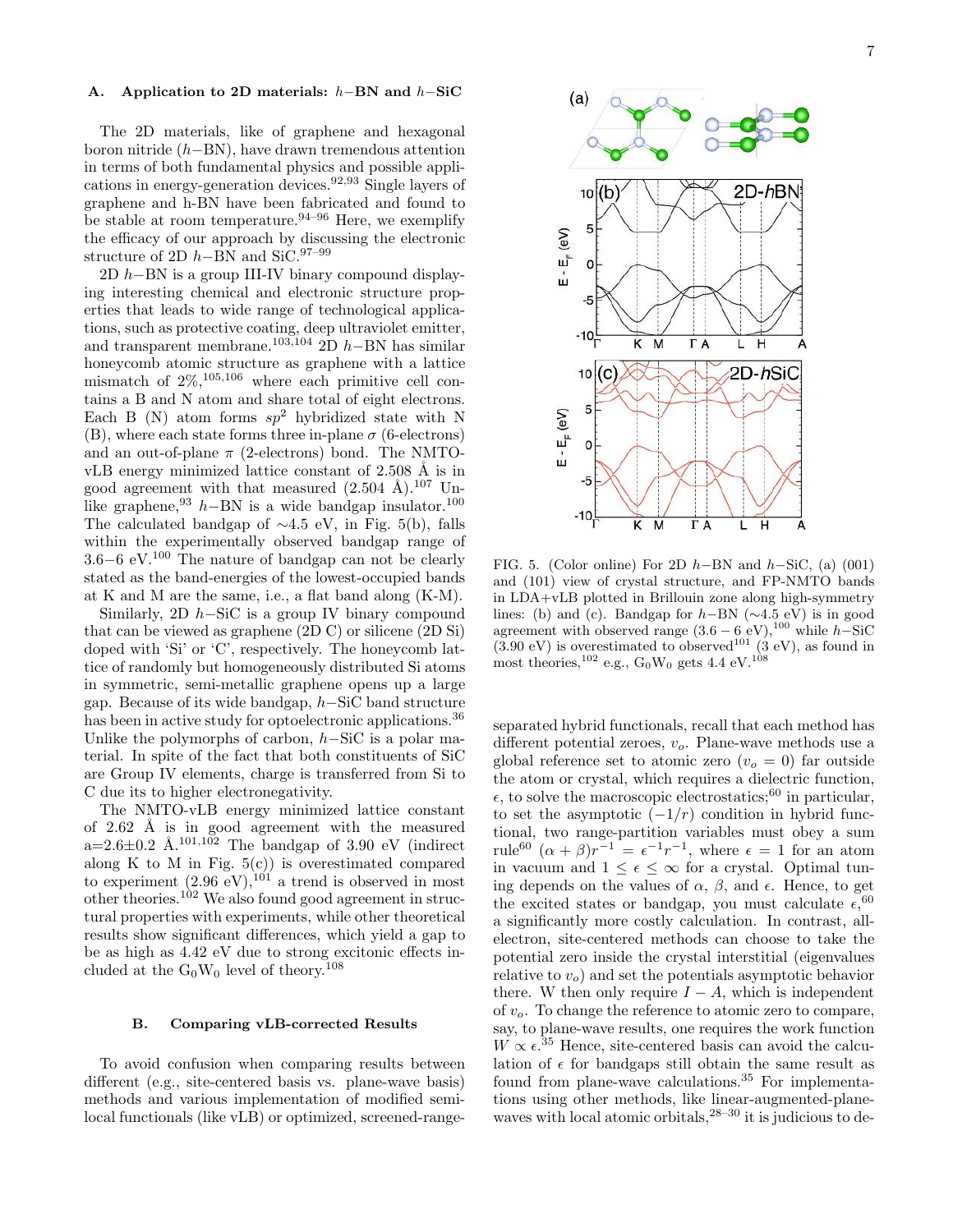fine the asymptotic value of the potential within the solid. How the asymptotic behavior is addressed affects results, as found, for example, for LB94, LDA, and LDA+vLB. Notably,  $LDA+vLB$  should approach the mBJ<sup>28</sup>, GW, and screened-hybrid functional $^{60}$  results, as we indeed found in Table I. Of course, care is needed in comparing results in the solid-state limit.<sup>38</sup>

# V. CONCLUSION

The bandgaps of IV and III-V semiconductors are underestimated by most semi-local exchange-correlation functionals. To address the problem, we combine (a) selfconsistent FP-NMTO method [providing a compact and complete optimal basis throughout a supercell volume – with no approximations to interstitial regions] with (b) vLB correction to the LDA exchange. The FP-LMTOvLB approach provides a fast and efficient way to calculate accurate bandgaps, comparable to hybrid exchange functionals, with the speed of semilocal functionals (e.g., GGA). The combined improvement in optimal basis set (FP-NMTO) and asymptotic behavior of the exchange hole (LDA+vLB) yield much better bandgaps. The selfconsistent FP-NMTO-vLB can be more effective in calculating material properties (e.g., electronic, optical), localized atomic orbitals (Wannier functions), or real-space tight-binding parameters for electronic-structure studies, as exemplified here for bandgaps in group IV and III-V semiconductors and 2D materials.

# VI. ACKNOWLEDGEMENTS

S.D. and A.M. would like to thank Yoshiro Nohara and O. K. Andersen for permission to modify the FP-NMTO. S.D. is thankful to I. Dasgupta for useful discussion. Research at Ames Laboratory was funded by the U.S. Department of Energy (DOE), Office of Science, Basic Energy Sciences, Materials Science and Engineering Division, which is operated for the U.S. DOE by Iowa State University under contract DE-AC02-07CH11358.

# APPENDIX:

#### Reproducing exact-exchange: The H atom

The vLB potential goes as  $-1/r$  for densities that decay exponentially as a function of r, i.e., as  $exp(-r)$ , for positions far from the origin. The effective potential  $V_x+V_c+V_{LB}$  along with the LDA potential  $V_x+V_c$ are shown in Fig. 6 for an electron in a hydrogen atom. The exact known densities for these systems are used to obtain these potentials. The potentials are compared with the exact XC potential given by negative of the electrostatic potential for these single-electron systems. Except close to  $r = 0$ , it is clear that the vLB-corrected

potential is very close to the exact exchange-correlation potential. In Table III, we display the exact potential (self-interaction free) for a single-electron in a hydrogen (H) atom and compare exact energies calculated with exact, LDA and LB-corrected LDA potentials  $V_{exact}$  potentials, where a much smaller error in self-interaction energy of the vLB-corrected potential is notable. Clearly, the LB-corrected LDA potential provides a significant improvement to the energy without invoking need for self-interaction corrections.<sup>37</sup>



FIG. 6. (Color online). LDA+vLB compared with the exactexchange and LDA potentials for a single-electron density. LDA+vLB matches closely the exact exchange-correlation.

|            | $V_{exact}$          | $V_{LB}$ | $ V_{LDA} $ |
|------------|----------------------|----------|-------------|
| Н          | 0.3144 0.2858 0.2226 |          |             |
| $\%$ error |                      | 9.09     | 129.20      |

TABLE II. Total energy for  $1e^-$  in a H atom calculated using exact, LDA and LDA+vLB potentials. LDA+vLB yields significant improvement to energy without invoking selfinteraction corrections. Error is given as  $\frac{(V_{exact} - V)}{V_{exact}} \times 100\%$ .

#### Calculation Details –TB-LMTO-ASA

In TB-LMTO-ASA core states are treated as atomiclike in a frozen-core approximation and energetically higher-lying valence states are addressed in the selfconsistent calculations of the effective crystal potential, which is constructed by overlapping Wigner-Seitz spheres for each atom in the unit cell. Two-fold criteria for generating crystal potential, on the same footings of TB-LMTO-ASA, has been used:  $(a)$  use of trial wave function, i.e., linear combinations of basis functions like plane waves in the nearly free-electron method, and  $(b)$  use of matching condition for partial waves at the muffin-tin sphere.<sup>109,110</sup> We have used the LDA correlation parameterized by van Barth and Hedin<sup>53</sup> with corrected vLB exchange, matched at the ASA radii. Following atomicsphere-approximation in TB-LMTO-ASA,<sup>109</sup>, the open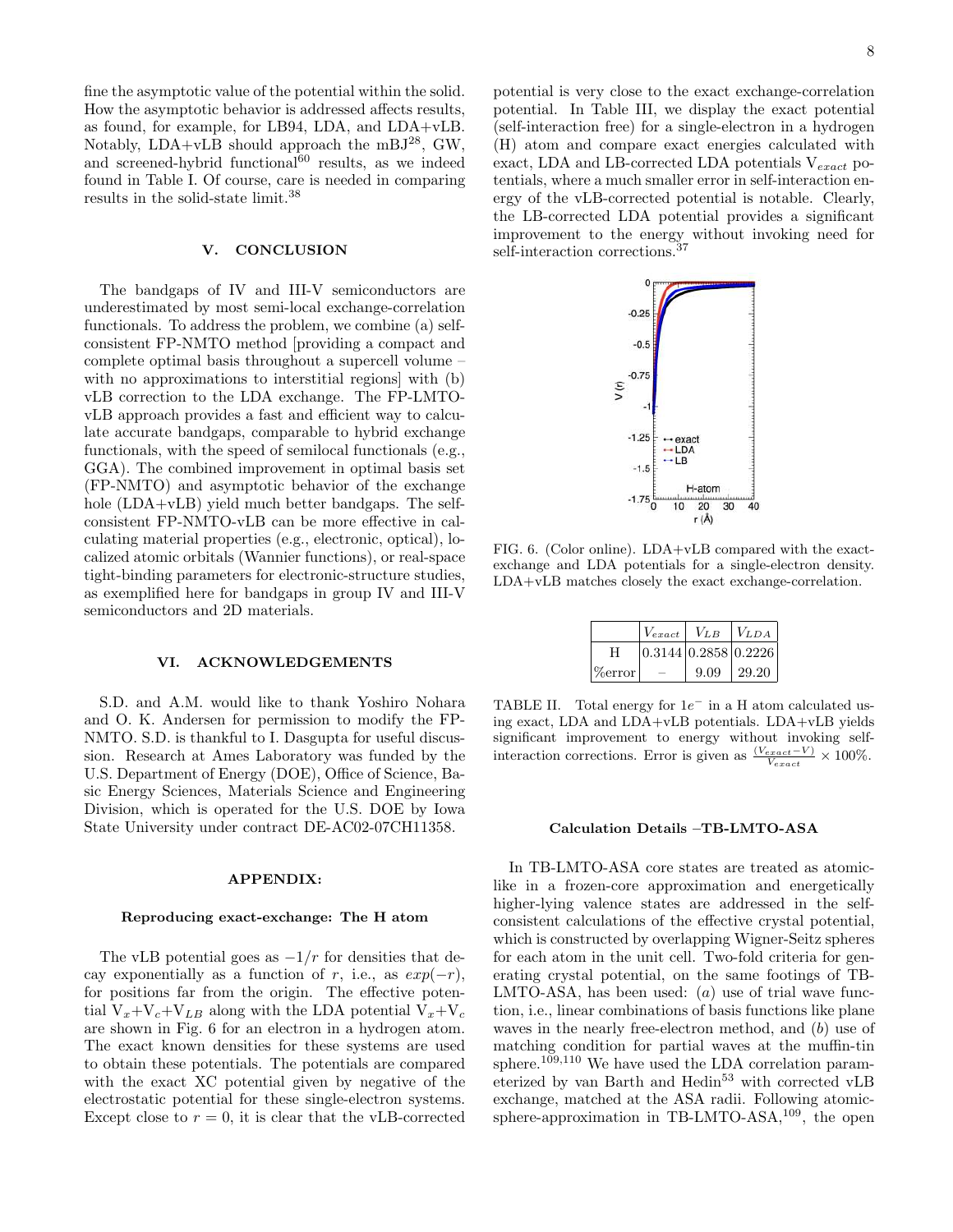shell structured semiconductors are filled with empty spheres (ESs) for improved basis. Here, ESs are empty sites with no cores and small density of electronic charges. The dependence of dimensionless parameter  $x$  present in vLB correction on  $R_{ASA}$  is very crucial, so appropriate choice of  $R_{ASA}$  is important. In all calculations, we chose  $R_{ASA}$  by  $\pm 5{\text -}10\%$  from default values to control the overlapping of atomic spheres and empty spheres to reduce the loss of electrons into the (unrepresented) interstitial for open-shell structures, e.g. semiconductors.

# Timings Comparison for FP-NMTO (vLB) and Quantum Espresso (HSE06)

To given some comparison of times, we used FP-NMTO-vLB and Quantum Espresso HSE06 for two cases, Ge and 2D-BN, as shown in Table III. Even though the methods are quite different (i.e., basis sets, etc.) the hybrid functional is severely costly, in particular a second q-mesh is required for solution.

| System/Method             |       | $HSE06 (QE)$ vLB (NMTO) |
|---------------------------|-------|-------------------------|
| Ge (k-mesh $8x8x8$ )      | 250.8 | 6.60                    |
| 2D-BN (k-mesh $12x12x4$ ) | 69.6  | 2.76                    |

TABLE III. Time (in minutes) for two representative cases: Ge and 2D-BN. We use HSE06 in Quantum Espresso (QE) and LDA+vLB in NMTO on same machine for one-one comparison between two methods.

9

## Wannier Representation in FP-NMTO

In Fig. 7, we show a Wannier function representation for the 2D-BN as found within the FP-NMTO using LDA-vLB.



FIG. 7. (Color online). (a) BN band-structure with downfolded N  $p_z$  bands (highlighted with red). (b) Wannier function plot of N  $p_z$  orbitals.

#### Advantage of FP-NMTO over TB-LMTO-ASA

The improved basis set of FP-NMTO method is accurate, minimal and flexible. Accurate because the FP-NMTO basis solves the KS equation exactly for overlapping muffin-tin potentials. Orthonormalized FP-NMTOs are localized atom-centered Wannier functions, generated in real space with Green-function techniques, without projection from band states.<sup>111</sup> The TB-LMTO-ASA lacks in all above. Increased computational time is the only downside of the FP-NMTO compared to TB-LMTO-ASA.

- <sup>∗</sup> prashant40179@gmail.com
- † ddj@iastate.edu; ddj@ameslab.gov
- <sup>1</sup> H. Droge, M. Nagelstrasser, J. Numberger, W. Faschinger, A. Fleszar, and H.-P. Steinrumck, Surf. Sci. 454, 477  $(2000).$
- <sup>2</sup> E. Landemark, C.J. Karlsson, L.S.O. Johansson, and R. I. G. Uhrberg, Phys. Rev. B 49, 16523 (1994).
- 3 J.A. Stroscio, R.M. Feenstra, and A.P. Fein, Phys. Rev. Lett. 57, 2579 (1986).
- <sup>4</sup> R.M. Feenstra, J.A. Stroscio, and A.P. Fein, Surf. Sci. 181, 295 (1987).
- <sup>5</sup> W. Ku, and A.G. Eguiluz, Phys. Rev. Lett. 89, 126401 (2002).
- <sup>6</sup> P.V. Smith, M. Hermanowicz, G.A. Shah, and M.W. Radny, Comput. Mater. Sci 54, 37 (2012).
- <sup>7</sup> H. Yutaka, I. Kojiro, Y. Akira, and K. Makoto, Jpn. J. Appl. Phys. 48, 04C125 (2009).
- 8 J.P. Perdew, K. Burke, and M. Ernzerhof, Phys. Rev. Lett. 77, 3865 (1996).
- <sup>9</sup> K. Burke, J. P. Perdew, and Y. Wang, in Electronic Density Functional Theory, edited by M. P. Das, G. Vignale,

and J. F. Dobson (Plenum, New York, 1997).

- <sup>10</sup> J.P. Perdew, and A. Zunger, Phys. Rev. B  $23$ , 23, 5048 (1981).
- $11$  J.P. Perdew, and M. Levy, Phys. Rev. Lett. 51, 1884 (1983).
- $12$  L.J. Sham, and M. Schlüter, Phys. Rev. Lett. **51**, 1888 (1983).
- <sup>13</sup> P. Mori-Sanchez, A.J. Cohen, and W. Yang, Phys. Rev. Lett. 100, 146401 (2008).
- $^{14}$  W. Kohn and L. J. Sham, Phys. Rev. 140, A1133 (1965).
- $^{15}\,$  J.P. Perdew et. al., Proceedings of the National Academy of Sciences, 114(11), 2801.
- <sup>16</sup> A. Seidl, A. Gorling, P. Vogl, J.A. Majewski, and M. Levy, Phys. Rev. B 53 (7), 3764 (1996).
- $^{17}$  R. W. Godby, M. Schluter, and L. J. Sham Phys. Rev. B 37, 10159 (1988).
- <sup>18</sup> M. K. Harbola, Phys. Rev. A 57, 4253 (1998).
- <sup>19</sup> J.P. Perdew, R. G. Parr, M. Levy and J. L. Balduz Jr, Phys. Rev. Lett. 49(23), 1691 (1982).
- <sup>20</sup> R. Armiento, S. Kümmel, and T. Körzdörfer, Phys. Rev B 77, 165106 (2008).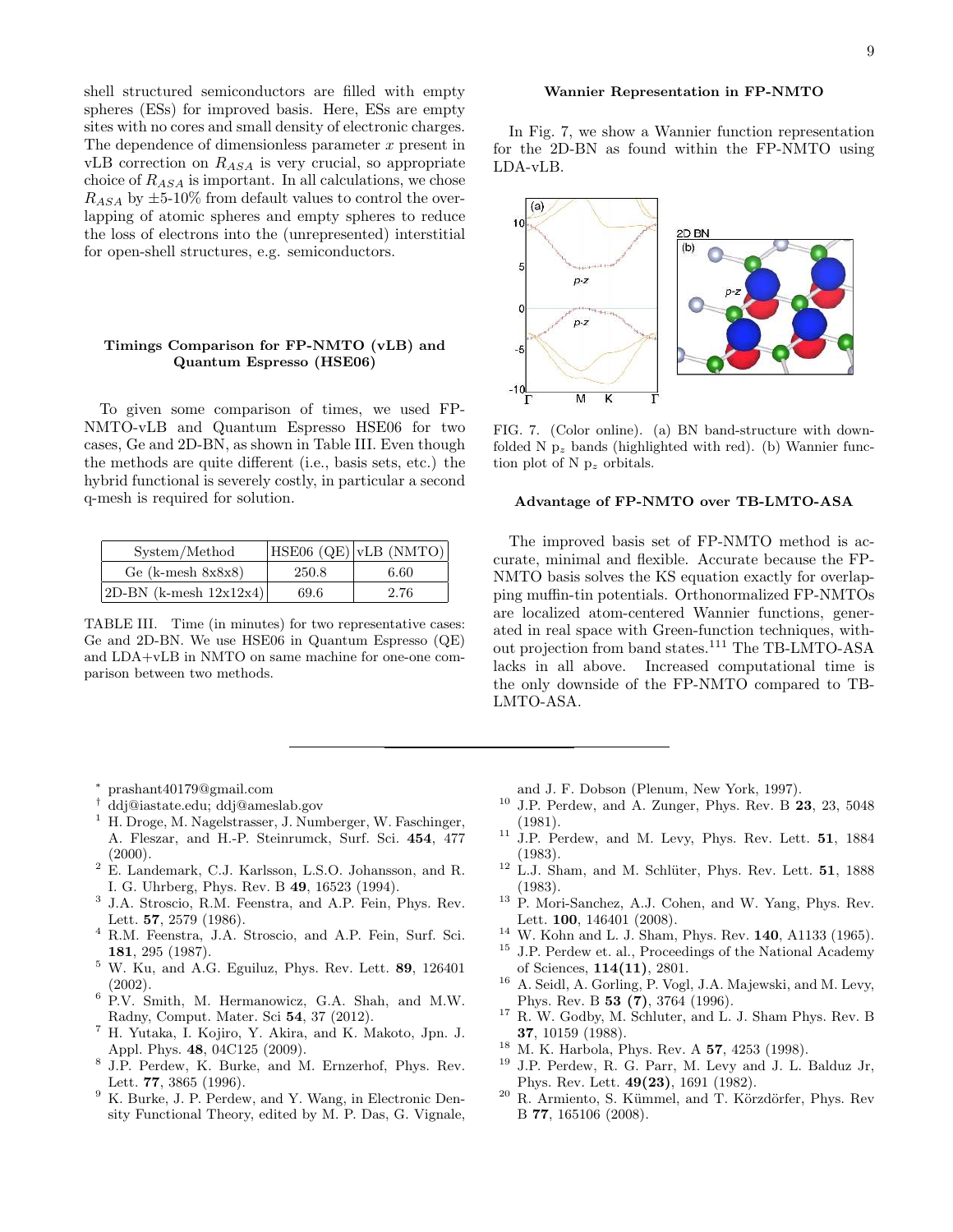- <sup>21</sup> P. Singh, M.K. Harbola, B. Sanyal and A. Mookerjee, Phys. Rev. B 87, 235110 (2013).
- $22$  E. Trushin, M. Betzinger, S. Blügel, and A. Görling, Phys. Rev. B 94, 075123 (2016).
- <sup>23</sup> M.G. Medvedev, I.S. Bushmarinov, J. Sun, J.P. Perdew, and K.A. Lyssenko, Science 355, 49 (2017).
- <sup>24</sup> H.S. Yu, S.L. Li, and D.G. Truhlar, J. Chem. Phys. 145, 130901 (2016).
- <sup>25</sup> R. van Leeuwen and E.J. Baerends, Phys. Rev. A 49, 2421 (1994).
- <sup>26</sup> A. Savin, C.J. Umrigar and X. Gonze, Chem. Phys. Let. 288, 391 (1998).
- <sup>27</sup> A.D. Becke and E. R. Johnson, J. Chem. Phys. 124, 221101 (2006).
- <sup>28</sup> F. Tran and P. Blaha, Phys. Rev. Lett. 102, 226401 (2009).
- $29$  F. Tran, S. Ehsan, and P. Blaha, Phys. Rev. Mater. 2, 023802 (2018).
- <sup>30</sup> D. Koller, F. Tran, and P. Blaha, Phys. Rev. B 85, 155109 (2012).
- <sup>31</sup> J. A. Camargo-Martinez, and R. Baquero, Phys. Rev. B 86, 195106 (2012).
- <sup>32</sup> Y. Wang, H. Yin, R. Cao, F. Zahid, Y. Zhu, L. Liu, J. Wang, and H. Guo, Phys. Rev. B 87, 235203 (2013).
- <sup>33</sup> R. Armiento and S. Kümmel, Phys. Rev. Lett. 111, 036402 (2013).
- <sup>34</sup> P. Singh, M.K. Harbola, and A. Mookerjee, Calculation of bandgaps for bulk-and nano-materials using Harbola-Sahni and van Leeuwen-Baerends Potentials, in *Modeling, Characterization, and Production of Nanomaterials*, Ed. V.K. Tewary, and Y. Zhang (Woodhead Publishing, Massachusetts 2015), Edition 1, Vol. 1, pp. 407-418.
- <sup>35</sup> P. Singh, M.K. Harbola, M. Hemanadhan, A. Mookerjee, and D.D. Johnson, Phys. Rev. B 93, 085204 (2016).
- <sup>36</sup> B. Sadhukhan, P. Singh, A. Nayak, S. Datta, D.D. Johnson, and A. Mookerjee, Phys. Rev. B 96, 054203 (2017).
- <sup>37</sup> P. Singh, M.K. Harbola, and D.D. Johnson, J. Phys.: Condens. Matter 29, 424001 (2017).
- <sup>38</sup> Vojtech Vlcek, Helen R. Eisenburg, Gerd Steinle-Neumann, Leeor Kronik and Roi Baer, J. Chem. Phys. 142, 034107 (2015).
- <sup>39</sup> T. Chachiyo and H. Chachiyo, arXiv:1706.01343 (2017).
- $^{40}$  O.K. Andersen, and T. Saha-Dasgupta, Phys. Rev. B  $\bf{62},$ R16 219 (2000).
- <sup>41</sup> H. Takeda, A. Chutinan, and S. John, Phys. Rev. B 74, 195116 (2006).
- <sup>42</sup> Y. Nohara, O.K. Andersen, Phys. Rev. B. 94, 085148 (2016).
- <sup>43</sup> H.L. Skriver, *The LMTO Method* (Springer, New York, 1984).
- <sup>44</sup> O.K. Andersen, Phys. Rev. B 12, 3060 (1975).
- <sup>45</sup> O.K. Andersen, O. Jepsen, and G. Krier *Lectures in Methods of Electronic Structure Calculations, Eds.: V. Kumar, O.K. Andersen, A. Mookerjee* (World Sci. Publ. Co., Singapore, 1994).
- <sup>46</sup> L. Vitos *Computational Quantum Mechanics for Materials Engineers; The EMTO Method and Applications* (Springer, London, 2007).
- <sup>47</sup> O.K. Andersen, C. Arcangeli, R.W. Tank, T. Saha-Dasgupta, G. Krier, O. Jepsen, I. Dasgupta *Tight-Binding Approach to Computational Materials Science, Eds. L. Colombo, A. Gonis, P. Turchi* (MRS Symposium Proceedings Series, vol 491, 1998).
- $48$  W.R.L. Lambrecht, and O.K. Andersen, Phys. Rev. B  $34$ , 2439 (1986).
- $49$  S.H. Vosko, L. Wilk and M. Nusair, Can. J. Phys. 58  $(8)$ , 1200 (1980).
- $50$  F.D., Murnaghan, Proc. Natl. Acad. Sci. USA 30, 244 (1944).
- $51$  I.N. Remediakis, and E. Kaxiras, Phys. Rev. B 59, 5536 (1999).
- <sup>52</sup> *Semiconductos. Physics of Group IV elements and III-V Compounds, Ed. K.H. Hellwege and O. Madelung, Landolt- Bornstein, New Series, Group III, Vol. 17*,(Springer, Berlin, 1982).
- <sup>53</sup> U. von Barth, and L. Hedin, J. Phys. Chem. 5, 1629 (1972).
- $54 \text{ J.C. Slater, Phys. Rev. }$  **81**, 385 (1951).
- <sup>55</sup> C.O. Almbladh and U. von Barth, Phys. Rev. B 31, 3231(1985).
- <sup>56</sup> J.P. Perdew, and Y. Wang, Phys. Rev. B 33, 8800 (1986).
- M.K. Harbola, and V.K. Sahni, Phys. Rev. Lett. 62, 489 (1989).
- <sup>58</sup> M.K. Harbola, and V.K. Sahni, Int. J. Quantum Chem. 24, 569 (1990).
- $59$  A. Banerjee, and M.K. Harbola, Phys. Rev. A  $60$ , 3599(1999).
- <sup>60</sup> Sivan Refaely-Abramson, Manish Jain, Sahar Sharifzadeh, Jeffrey B. Neaton, and Leeor Kronik, Phys. Rev. B 92, 081204(R) (2015).
- $\frac{61}{100}$  Miguel A. L. Marques, Micael J. T. Oliveira, and Tobias Burnus, Comput. Phys. Commun. 183, 2272 (2012).
- $62$  Aftab Alam, and Duane D. Johnson, Phys. Rev. B  $85$ , 144202 (2012).
- <sup>63</sup> A.D. Becke, Phys. Rev. A 38, 3098 (1988).
- <sup>64</sup> M. van Schilfgaarde, T. Kotani, and S. V. Faleev, Phys. Rev. B 74, 245125 (2006).
- <sup>65</sup> M. Rahaman, P. Singh, A. Mookerjee, and M.K. Harbola, The band-gap problem: An approach using the modified density functional theory and the Harbola-Sahni exchange potential, in *Simulation and Characterization of the Advanced Materials Edition*, Ed. S. Kumar, (Transworld Research Network, 2012), Edition 1, Ch. 2, pp. 13-26.
- <sup>66</sup> J. B. Krieger, Yan Li, and G. J. Iafrate, Phys. Rev. A 45, 101 (1992).
- <sup>67</sup> J. B. Krieger, Yan Li, and G. J. Iafrate, Phys. Lett. A 146, 256 (1990).
- <sup>68</sup> S. Kümmel and L. Kronik, Rev. Mod. Phys. **80**, 3 (2008).
- M. Lein and S. Kümmel, Phys. Rev. Lett. 94, 143003 (2005).
- $70$  M. Mundt and S. Kümmel, Phys. Rev. Lett. 95, 203004 (2005).
- <sup>71</sup> J.S. Kasper, and S.M. Richards, Acta Crystallographica 17, 752 (1964).
- $72$  M. Rohlfing, P. Krüger, and J. Pollmann, Phys. Rev. B 48, 17791 (1993).
- <sup>73</sup> M.S. Hybertsen, and S.G. Louie, Phys. Rev. B 34, 5390 (1986).
- $^{74}$  M. Levy and J.P. Perdew, Phys. Rev. A 32, 2010 (1985).<br> $^{75}$  A. Bonaries, and M.K. Harbels, Phys. Box. A 60, 2500
- A. Banerjee, and M.K. Harbola, Phys. Rev. A 60, 3599 (1999).
- <sup>76</sup> D.E. Eastman, W.D. Grobman, J.L. Freeouf, and M. Erbudak, Phys. Rev. B 9, 3473 (1974).
- <sup>77</sup> D. Straub, L. Ley, and F.J. Himpsel, Phys. Rev. B 33, 2607 (1986).
- <sup>78</sup> D.A. Muzychenko, S.V. Savinov, V.N. Mantsevich, N.S. Maslova, V.I. Panov, K. Schouteden, and C.V. VanHae-